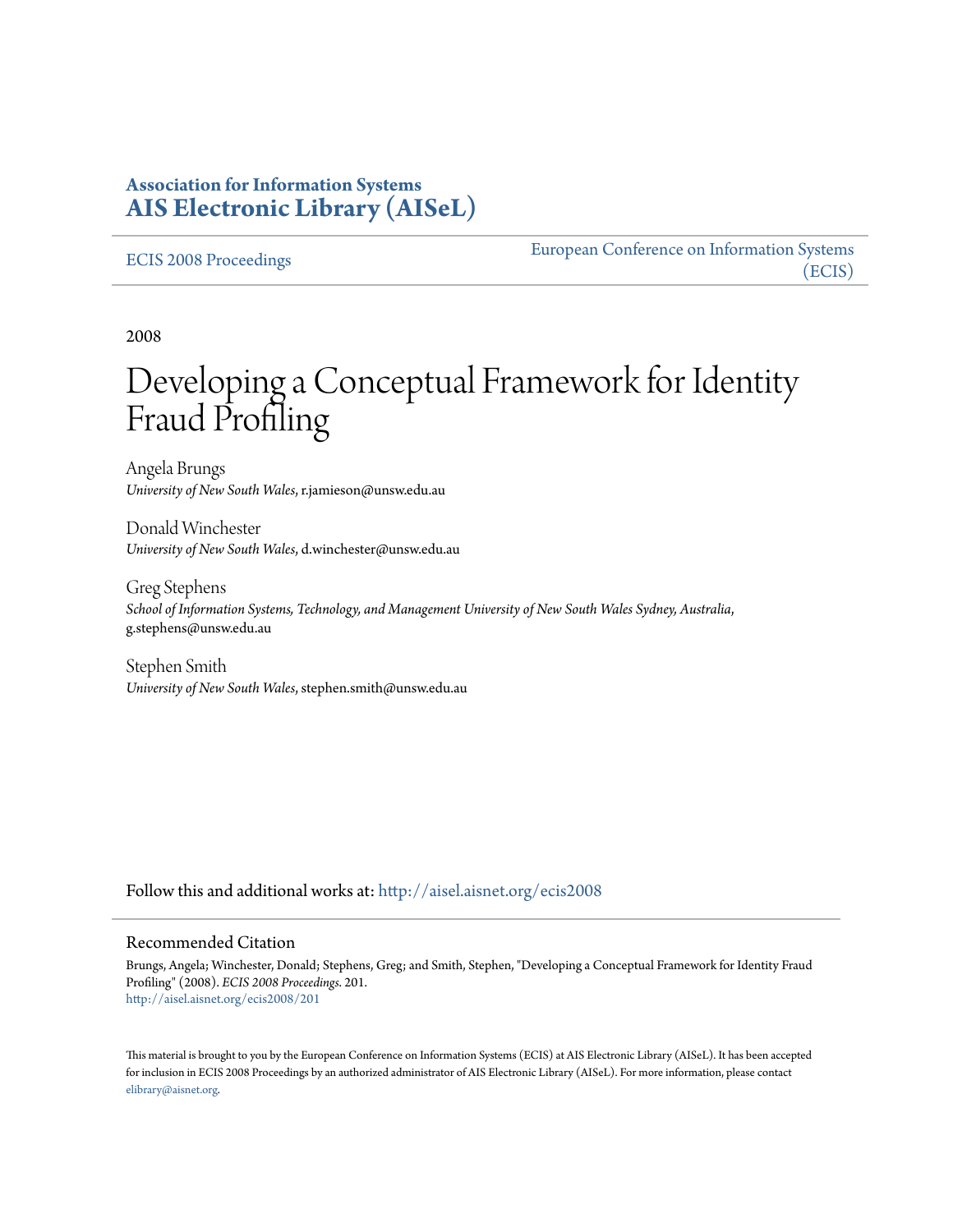## DEVELOPING A CONCEPTUAL FRAMEWORK FOR IDENTITY FRAUD PROFILING

- Jamieson, Rodger, University of New South Wales, Sydney, NSW, 2052, Australia, [r.jamieson@unsw.edu.au](mailto:r.jamieson@unsw.edu.au)
- Winchester, Donald, University of New South Wales, Sydney, NSW, 2052, Australia, [d.winchester@unsw.edu.au](mailto:d.winchester@unsw.edu.au)
- Stephens, Greg, University of New South Wales, Sydney, NSW, 2052, Australia, [g.stephens@unsw.edu.au](mailto:g.stephens@unsw.edu.au)
- Smith, Stephen, University of New South Wales, Sydney, NSW, 2052, Australia, stephen.smith@unsw.edu.au

## Abstract

*This paper addresses three main areas and develops a conceptual framework for identity fraud profiling. First, we identify the main contemporary profiling methods that are crime and/or business based. Second, accepting the current information systems (IS) facilitated attack channels and methods used by identity crime perpetrators (Jamieson & Stephens & Winchester 2007), we investigate how to best profile identity crime/fraud perpetrators. Here we are guided by relevant components of current business and crime profiling techniques. Second, analysis of interview data from industry and government agency participants was carried out using a modified grounded theoretical approach and concept mapping. Third, we consider, what identity fraud profiling systems target victim organisations might use and*  implement. We provide a definition for identity fraud profiling grounded from expert *interviews, and based on profiling and identity crime literature. The major contributions of this paper are formation of an identity fraud profiling definition, construction of a profiling classification taxonomy, and development of an identity fraud profiling conceptual framework. This also involves providing an understanding of the framework's main elements, their relationships and application to identity fraud profiling. This framework will be useful to*  law enforcement, industry organisations, and government agencies when fighting to deter, *detect, and prevent identity crime.* 

*Keywords: Identity attributes, information systems (IS), identity crime, identity fraud, identity theft, identity deception, profiling, identity fraud profiling.* 

#### Acknowledgements

The authors wish to acknowledge the assistance and cooperation of participants from the organisations sponsoring this Identity Fraud Linkage Research Project and to AUSTRAC Consortium and the Australian Research Council for their research grant.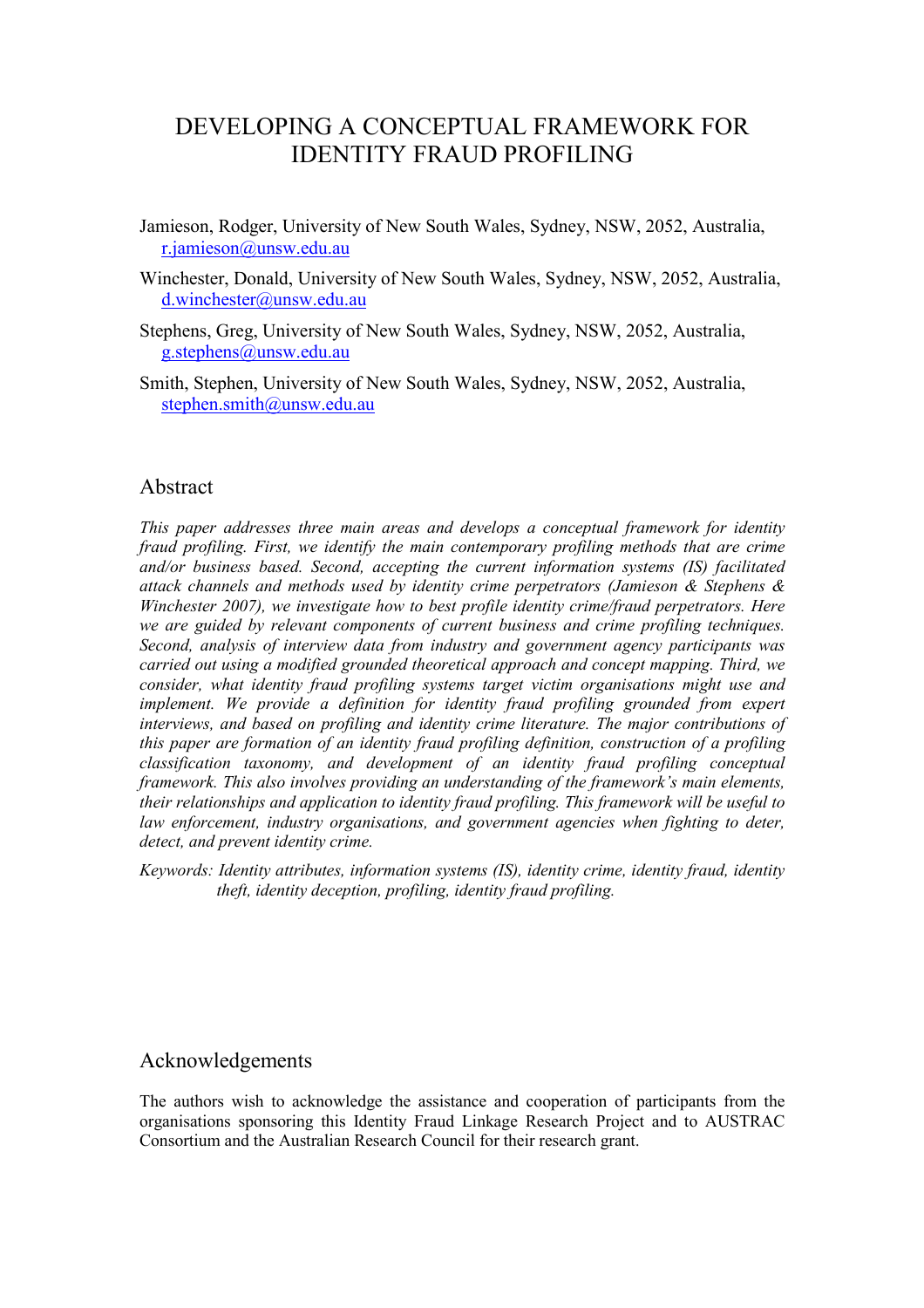## **1 INTRODUCTION**

The accumulated losses caused by identity crime and related crimes (money laundering, terrorism, trafficking – drugs, people, weapons, etc.) globally were estimated at up to US\$2 trillion by the end of 2005 (Gordon & Willox 2006, Media-Newswire 2007). These costs are a significant motivation for identifying identity crime/fraud profiling methodologies, tools and solutions to deter, prevent and detect identity crime events. Other motivations for identity crime profiling include: "profiling is a powerful, critical and worrying technology because it is probably the only way that massive volumes of data about individual and group behaviour can be mined, whether for nefarious or benign purposes" (Hildebrandt & Backhouse 2005, p. 1); is a means to reduce organisations potential exposures through detection of identity crime acts; is an active strategy to mitigate the real threat of identity crime; profiling has deterrence and prevention effects from good intelligence to detect perpetrator identity crime innovations; and to combat identity fraud by limiting its spread or in a monitoring role (De 2004). In addition, profiling is a powerful method to summarise data/information to be better able to manage identity crime data or information from many disparate information systems (IS) or knowledge management systems (KMS) online or offline via information sharing.

Identity crime is a general term covering identity fraud, identity theft, and identity deception (Lockhart & Jamieson & Winchester & Sarre 2007, Wang & Chen & Aatabakhsh 2004). Identity fraud "refers to the gaining of money, goods, services or other benefits through the use of a false identity" obtained via preceding identity theft and/or identity deception acts (Australasian Centre for Policing Research 2006, p. 9). Identity theft is the theft of an individual's or organisation's 'identity' attribute or their personal identifying information (PII) authentication details. Identity deception (also known as assumed identity, false identity, fictitious identity, fraudulent identity, synthetic identity fraud, etc) is the obtaining of another's identity (real, lent or fictitious) attributes or authentication details by deception (Lockhart & Jamieson & Winchester & Sarre 2007). Opportunities have arisen for perpetrators of identity fraud to exploit the current situation through: the anonymity afforded in IS by Internet/mobile technologies; multi-jurisdictional issues; and privacy laws. Personal identifying information such as, PINs, passwords, key tokens, and biometrics when issued are often linked to other underlying 'identity attributes' or proof of identity (POI) data. Data in the form of POI documentation and PII are critical to identity fraud perpetrator(s) success. Proof of identity information includes: biometric (e.g., fingerprints); attributed (e.g., your full name); and biographical (e.g., education or employment history) 'identity' attributes. Contemporary profiling methods, categories of identity fraud perpetrators, perpetrator attack methods, and identity attributes in the form of POI documentation or PII will be guiding concepts for an identity fraud/crime profiling definition and conceptual framework.

"Profiling has the potential for use in identity fraud, yet its use and effectiveness for industry has not yet been studied" (Le Lievre & Jamieson 2005, p. 2). This study elaborates on the identified gap in the literature. The aim of our paper is to develop a taxonomy identifying what, where and how profiling is currently being used to help profile identity fraud perpetrators and their attacks, and to develop a conceptual framework of identity fraud profiling. Our proposed definition of profiling for identity fraud is: "the identification, collection and analysis of personal identity information, to build a profile of a perpetrator, including: biometric; attribute; and biographical attributes. These attributes identify an identity fraud perpetrator through attempting to or having gained proof of identity (POI) documentation and/or personal identifying information (PII) details from targeted entity victims (organisations, trusts, partnerships or individuals etc) through a continuum of methods defined either as identity theft or identity deception". This paper is arranged as follows: Section 2 reviews the identity crime and related profiling literature. Section 3 describes the profiling theoretical framework. Section 4 sets out our methodology. Section 5 discusses interviewee information. Section 6 briefly explains the implications and limitations of the paper. Section 7, concludes and discusses our future research program.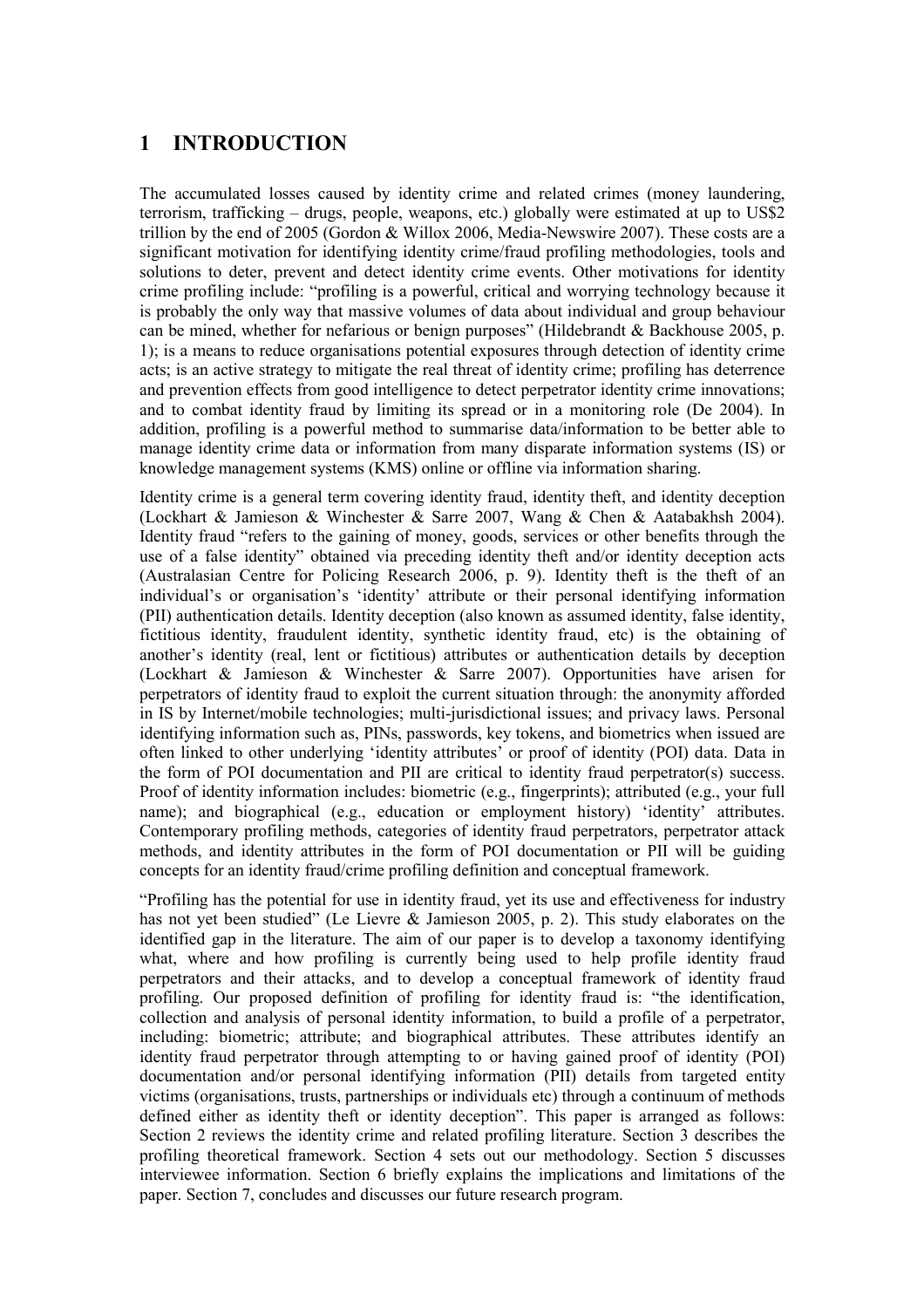## **2 LITERATURE REVIEW**

Profiling comes in many forms and interacts with IS environments (Clarke 1993) when seeking to mitigate abuse (Straub & Nance 1990) and other criminal acts offline or online (Casey 2000), including identity crimes such as identity theft, identity deception, and identity fraud (Le Lievre & Jamieson 2005). Examples of profiling in an IS context, include: behavioural profiling (Egger 1999, Turvey 2000); geographical profiling (Rossmo 2000); user profiling (Fawcett & Provost 1997); intrusion detection/network profiling (Dickerson & Dickerson 2000); customer profiling (Wiedmann & Buxel & Walsh 2002); transactions/applications profiling (Fawcett & Provost 1997, Urgaonkar & Shenoy & Roscoe 2002); identity fraud profiling (De 2004, Le Lievre & Jamieson 2005); and identity fraud related crimes, such as, terrorist profiling (Ballard & Hornik & McKenzie 2002, Davies 2003), and drug trafficking profiling (Batton & Kadleck 2004, Becton 1987). Profiling methods from both crime and business categories also have a large IS component in data and digital image storage for later retrieval and analysis through information sharing, data matching (often called computer matching in the US) and data mining techniques. Sometimes data is collected without permission or knowledge of the user e.g., CCTV, cookies, etc.

Profiling may be scientific or non-scientific (Hicks & Sales 2006), singular or aggregative (Marx & Reichman 1984), and proactive or reactive (Fredrickson & Siljander 2002). Crime profiling of the offender/perpetrator can also follow the methodology of organised (above average traits e.g., intelligent quotient (IQ), competent) or disorganised i.e., below average IQ, inadequate (Petherick 2006). Profiling techniques, aided by machine learning programs, can be classified as supervised or unsupervised. An example, of unsupervised learning includes profiling of superimposed frauds in the telecommunications and mobile phone sectors. The many types of profiling may also be categorised according to their underlying focus, for example, crime profiling, business (i.e., sometimes called marketing and/or consumer) profiling, and fraud/identity crime profiling. Moreover profiling in an IS sense "constitutes multi-factor screening (if conducted on transactions) or multi-factor file-analysis (if conducted at some subsequent time)" (Clarke 1993, p. 5). Scientific modeling should distinguish itself from non-scientific models of profiling according to the following "scientific criteria: development of a theory about profiling (e.g., criminal); hypothesis generation; operationalisation of methods used in profiling; and empirical validation, including a consideration of both disconforming evidence and the limitations of the supporting research" (Hicks & Sales 2006, p. 87).

As a scientific method, "profiling can be viewed as pattern recognition through systematically collecting, organising and analysing information collected by observation or measurement, drawing conclusions in assessing criminal suspicion, and sharing data with others where there are no privacy restrictions or other legal impediments. The method demands that procedures be objective or free from personal bias and emotion. Increased objectivity allows a knowledgeable person to check the data, as required" (Gallo 2003, p. 18). However, other views have posited that "a criminal profile is more of an educated surmise and/or a nonscientific opinion" (Turvey 2000, p. 4). When investigators use profiling to try and solve crimes that have already happened they are being reactive. Proactive profiling involves attempts to inhibit and stop crime before it happens, and has been defined, "to make judgments about another, relative to possible criminal activity, based on a number of overt and subtle factors which may or may not include things such as a person's race, manner of dress and grooming, behavioural characteristics, when and where (geographical) the observation is made, the circumstances under which the observation is made, and relative to information the officer (law enforcement) may already possess" (Fredrickson & Siljander 2002, p. 15). Singular profiling looks at discrete elements or acts, for example, a male purchasing a one-way airline ticket. Aggregative profiling involves the "reoccurrence of characteristics that eventuating once would not raise alarm. Yet with their occurrence across events should raise alerts for further inspection" (Marx & Reichman, p. 431).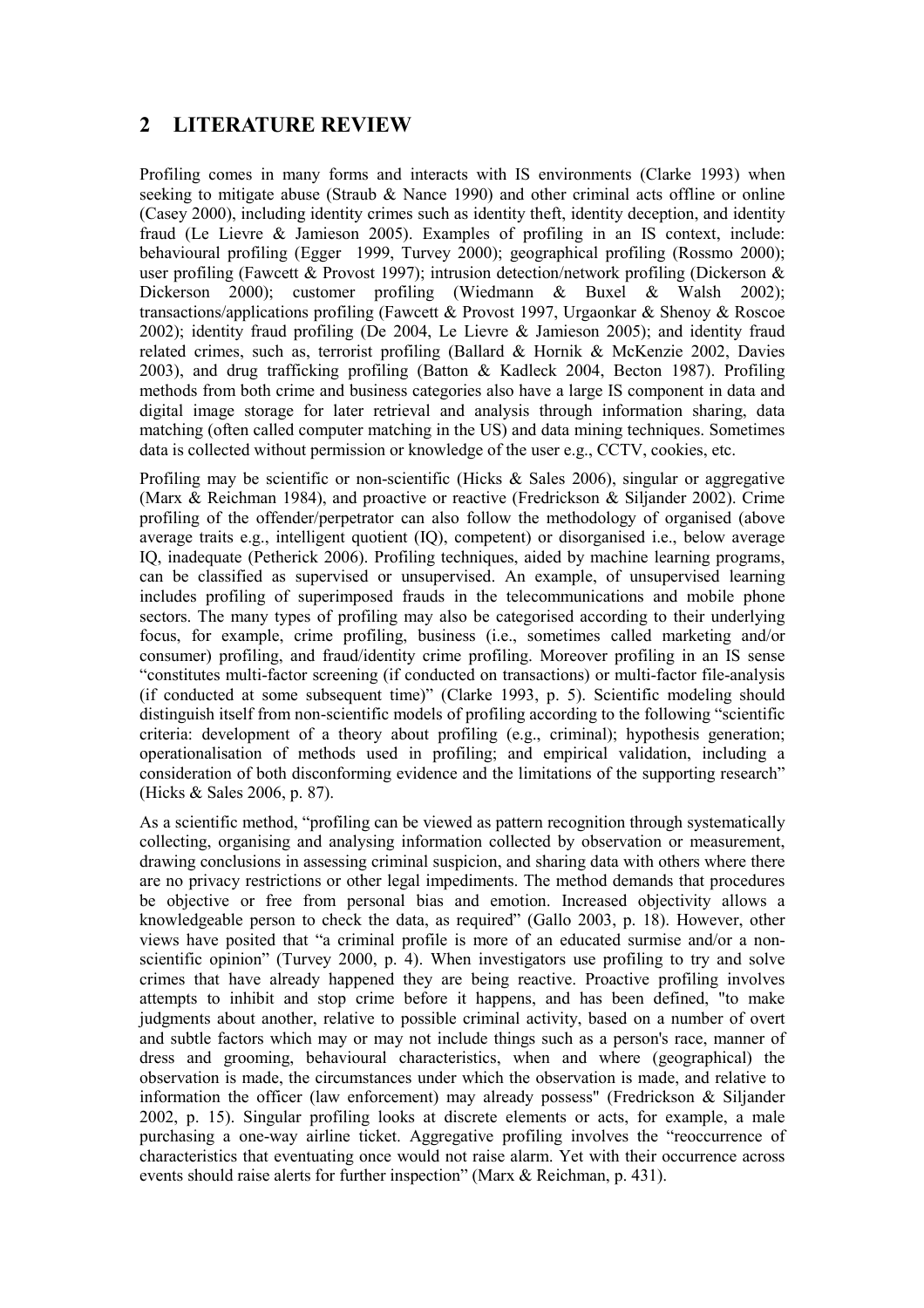At present there is very little published research on identity crime profiling techniques. An exception is a paper by ID Analytics (Fest 2005) that studied criminals who trafficked in fake (i.e., identity deception) and stolen (identity theft) identities over a two-year period. The study analysed 300 million account applications and observed several 'tactics' and 'patterns of behaviour' used by perpetrators using true-name fraud (identity theft) and synthetic identity fraud (identity deception). They found that "these guys (perpetrators) perform true-name fraud or synthetic identity fraud – but they do not do both" (Fest 2005, p. 12). The tactics adopted by "'synthetic fraud rings' (demonstrated) preference for creating female names (with) almost 63 percent of false identities (being) …woman's names, compared to just 44 percent in identity theft cases" (Fest 2005, p. 13).

In addition, two identity fraud profiling studies that help fill this void are papers that propose an outline for the role of profiling (De 2004) and an initial conceptual model (Le Lievre  $\&$ Jamieson 2005) for identity fraud. De (2004) discusses the role of profiling in the detection and prevention of identity fraud within a 'crime' and under a 'systems' context. The systems perspective was considered because, the profiling techniques are most likely to be implemented in computer systems (i.e., data can be digitised, matched, shared). The research by De (2004) further discusses the 'utility' of using profiling in combating identity fraud, as well as potential limitations of its nature as not being currently in wide use and public. These limitations to its wider use include privacy or unethical issues and the property rights or sensitive nature of the operations and systems within the 'black box' that run the profiling algorithms and procedures, especially if they were to fall into the hands of the unscrupulous or even perpetrators themselves. De (2004) made several findings in his research. First, three issues were found that made it difficult to combat identity fraud including: appropriate definitions of identity fraud and related terms; commercial business constraints in the form of cost and benefits; and privacy. Second, five barriers to identity fraud profiling uptake were found, including: cost-benefit rewards; adequacy of current methods; robustness of unique personal identifiers; the structure of organisational systems; and privacy issues. Since 2004 these difficulties and barriers are now less restrictive. A study by Le Lievre and Jamieson (2005) puts forward an initial pre-conception model of identity fraud profiling. In their model they highlight five sequential stages from perpetrator, mode of attack, target system, target entity, through to the victim and suggest that "as a profile carries limited value independently it is important to analyse the interactions of profiles, which may carry more value for identity fraud detection and prevention strategies" (Le Lievre & Jamieson 2005, p. 5). Building a comprehensive understanding of the way personal documentation and information is obtained by perpetrators is one of the best mitigation strategies for identity fraud – profiling does this.

## **3 THEORETICAL FRAMEWORK – PROFILING TAXONOMY**

Table 1 summarises various crime and business profiling methods. It outlines the profiling name, profiling domain, gives a brief description, then provides profiling basis, context with respect to ability to computerise (in terms of collating, storing, analysing, matching, or sharing the data or information), and theoretical background with example authors in that profiling domain. There are five panels in Table 1 each classifies a different profiling category. The first category is crime profiling in Panel A. Business profiling, fraud profiling and identity fraud related crimes profiling, and identity fraud profiling categories are shown in Panels B, C, D, and E respectively. As outlined in Table 1 a wealth of available literature refers to profiling in various terms, including offender profiling, criminal profiling, geographical profiling, criminal personality profiling, behavioural profiling, psychological profiling, and criminal investigative analysis (Nathan 2005). Profilers use inductive/deductive strategies, intuition or investigative psychology based on clinical, environmental, social analysis, cognitive psychology, forensic psychiatry and law enforcement principles. "Despite these conceptual differences, authors generally define profiling as interpreting crime scene behaviour in order to devise an offender profile covering gender, age, race, intelligence, interpersonal relationships, employment and location" (Nathan 2005, p. 1).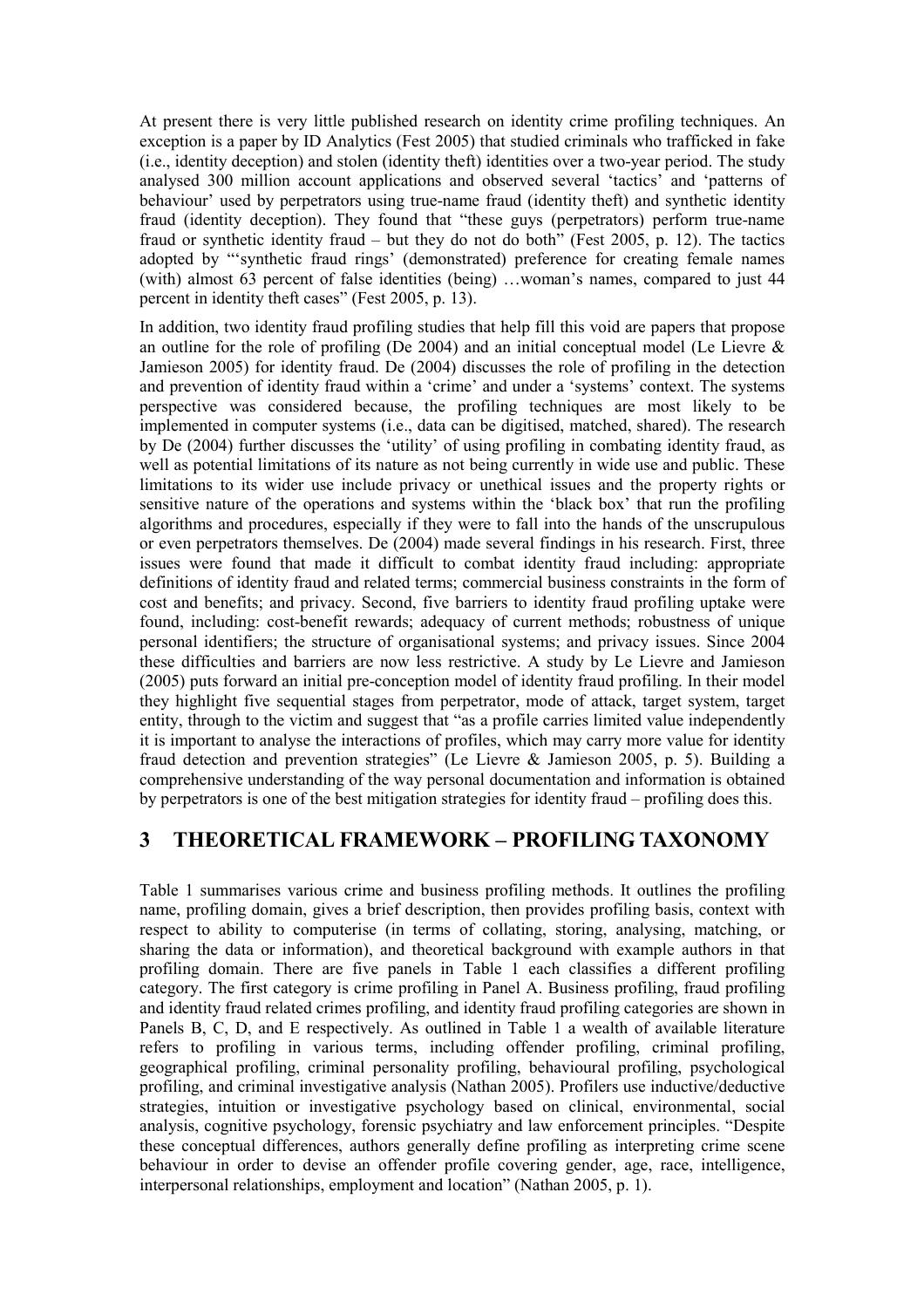| <b>Profiling Name</b>                               | Profiling | <b>Description</b>                              | <b>Type/basis</b> | <b>Context: Ability</b> | Theory/Background                          |  |  |  |  |
|-----------------------------------------------------|-----------|-------------------------------------------------|-------------------|-------------------------|--------------------------------------------|--|--|--|--|
|                                                     | Domain    |                                                 |                   | to Computerise*         | (e.g., Author/s)                           |  |  |  |  |
| <b>Panel A: Crime Profiling Methods</b>             |           |                                                 |                   |                         |                                            |  |  |  |  |
| Deoxyribonucleic                                    | Crime     | An individual's unique sequence of DNA base     | <b>Biometrics</b> | High                    | Genetics and biological science (Aitken    |  |  |  |  |
| acid (DNA)                                          |           | pairs left at crime scene                       | Biological        |                         | 1995)                                      |  |  |  |  |
| Criminal/ Offender                                  | Crime     | Behaviours, characteristics, and history of     | Behavioural,      | Medium to high          | Psychological/Behavioural Science (Cook    |  |  |  |  |
|                                                     |           | perpetrator or left at a crime scene allows     | Demographical     |                         | & Hinman 1999, Hicks & Sales 2006,         |  |  |  |  |
|                                                     |           | inferences to be made about the offender        |                   |                         | Petherick 2006, Turvey 2000)               |  |  |  |  |
| Organised Crime                                     | Crime     | Group of persons $(>3)$ organise to commit a    | Sociology and     | Low to medium           | Sociology and behavioural (Hicks & Sales   |  |  |  |  |
|                                                     |           | crime for profit e.g., Mafia, Bikers, Al-Qa'ida | behavioural       |                         | 2006)                                      |  |  |  |  |
| Crime Scene                                         | Crime     | Make inferences from behaviours and             | Behavioural/      | Medium                  | Forensics/Spatial/ Behavioural Science     |  |  |  |  |
|                                                     |           | characteristics left at a crime scene           | Psychological     |                         | (Davis 1999)                               |  |  |  |  |
| Racial                                              | Crime     | Race, colour, ethnicity, ancestry, religion, or | Race and          | Medium to high          | Genealogy (Batton & Kadleck 2004, Davies   |  |  |  |  |
|                                                     |           | place of origin used to determine profile       | ethnicity         |                         | 2003, Hing 2006)                           |  |  |  |  |
| Psychological/                                      | Crime     | Applicable for serial crimes – analyse, deduce  | Psychology and    | Low to medium           | Psychological/Behavioural (Egger 1999,     |  |  |  |  |
| Behavioural                                         |           | patterns                                        | personality       |                         | Turvey 2000)                               |  |  |  |  |
| Demographic (also                                   | Crime/    | Demographics are used to segment/cluster        | Demographical     | High                    | Media studies, advertising, marketing, and |  |  |  |  |
| Geodemographic)                                     | Commerce  | individuals into groups -also using             |                   |                         | polling (Mowen & Minor 1998, Rossmo        |  |  |  |  |
|                                                     |           | location/GPS (Global Positioning System)        |                   |                         | 2000                                       |  |  |  |  |
| Geographic/Investi-                                 | Crime/    | Location and distance between locations         | Spatially         | High                    | Spatial, psychological, criminological     |  |  |  |  |
| gative psychology)                                  | Commerce  |                                                 |                   |                         | (Canter 2003, Rossmo 2000)                 |  |  |  |  |
| Victim/target                                       | Crime/    | Permits inferences to made about perpetrator    | Behavioural/      | Medium to high          | Psychological/Behavioural Science (Canter  |  |  |  |  |
|                                                     | Commerce  |                                                 | Demographical     |                         | 2003, Petherick 2006, Turvey 2000)         |  |  |  |  |
| Intelligence                                        | Crime/    | Intelligence                                    | Personality       | Medium to high          | Intelligence (Miller 1995)                 |  |  |  |  |
| Quotient (IQ)                                       | Commerce  |                                                 |                   |                         |                                            |  |  |  |  |
| <b>Panel B: Business/Consumer Profiling Methods</b> |           |                                                 |                   |                         |                                            |  |  |  |  |
| Customer (Offline                                   | Commerce  | Analyse customers' behaviour and preferences    | Personality       | High                    | Behavioural Science (Clarke 1993,          |  |  |  |  |
| $&$ Online Profiling)                               |           | (when online often without customers knowing)   |                   |                         | Wiedmann & Buxel & Walsh 2002)             |  |  |  |  |
|                                                     |           | or permission) for marketing/targeting to       |                   |                         |                                            |  |  |  |  |
| Personal                                            | Commerce  | Accumulation of data concerning a particular    | Personality and   | High                    | Behavioural Science/ Marketing/Data        |  |  |  |  |
| Customer                                            |           | individual - to market to                       | Demographical     |                         | Surveillance (Clarke 1993, Wiedmann &      |  |  |  |  |
|                                                     |           |                                                 |                   |                         | Buxel & Walsh 2002)                        |  |  |  |  |
|                                                     |           |                                                 |                   |                         |                                            |  |  |  |  |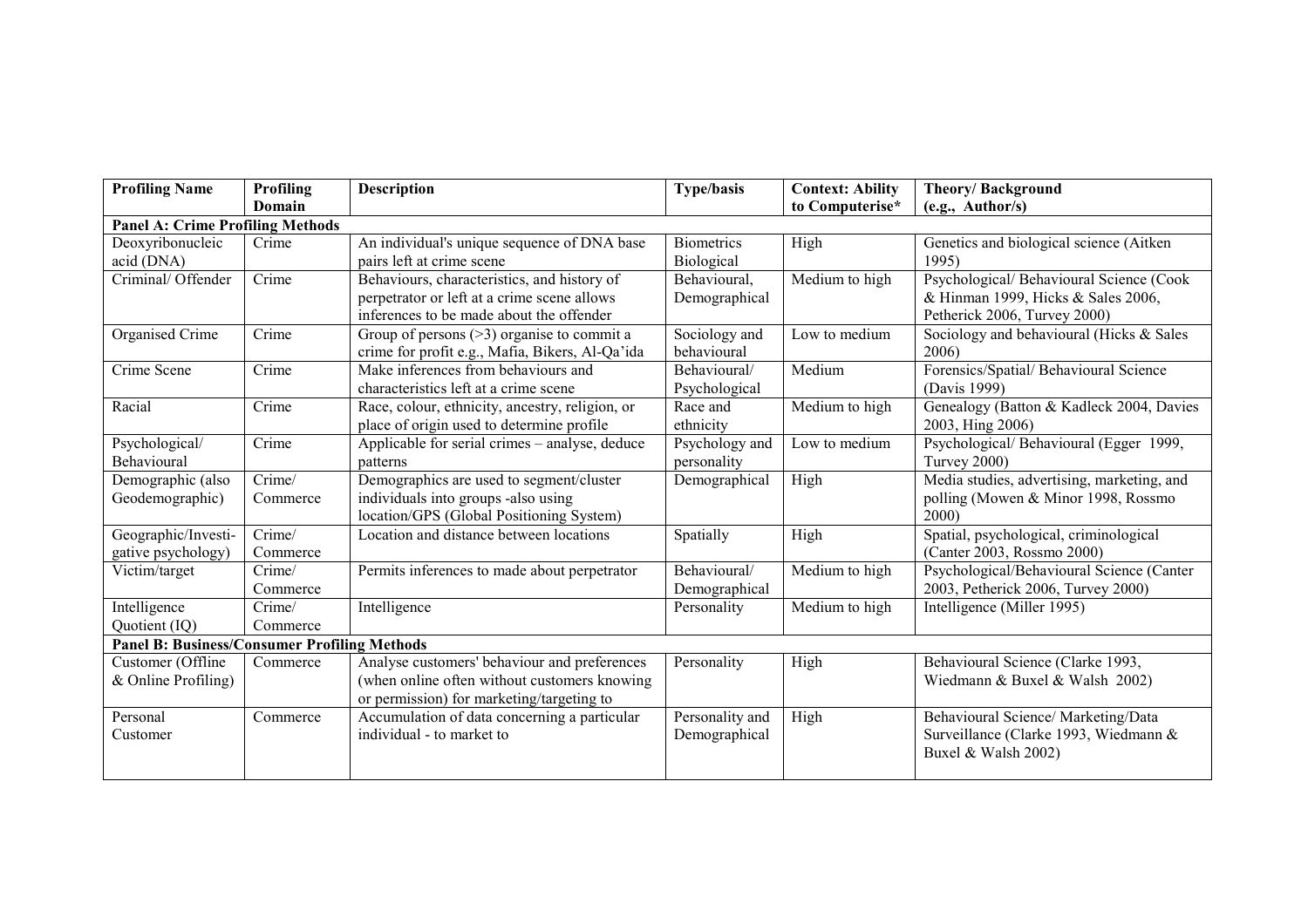| Abstract                                                                                                                                        | Commerce/ | Describes a general class of person for           | Personality     | High           | Behavioural Science/ Marketing/Statistical |  |  |  |  |
|-------------------------------------------------------------------------------------------------------------------------------------------------|-----------|---------------------------------------------------|-----------------|----------------|--------------------------------------------|--|--|--|--|
| Customer                                                                                                                                        | Crime     | comparison purposes against a larger data set     |                 |                | (Clarke 1993)                              |  |  |  |  |
| Application                                                                                                                                     | Commerce/ | Assemblage of metadata element selected from      | Personality     | High           | Behavioural Science (Urgaonkar & Shenoy    |  |  |  |  |
|                                                                                                                                                 | Crime     | one or more metadata schemas and combined         |                 |                | & Roscoe 2002)                             |  |  |  |  |
| <b>Panel C: Fraud Profiling Methods (IS Enabled)</b>                                                                                            |           |                                                   |                 |                |                                            |  |  |  |  |
| Continuous                                                                                                                                      | Crime/    | Evaluate system design and error-prevention       | Systems         | High           | IT/Engineering/Auditing (Loh & Jamieson    |  |  |  |  |
| Audit/Assurance                                                                                                                                 | Commerce  | procedures                                        |                 |                | 2002                                       |  |  |  |  |
| Intrusion (e.g.,                                                                                                                                | Crime     | Analyse intruders behaviour and attack modus      | Personality     | High           | Behavioural Science (Dickerson &           |  |  |  |  |
| Anomalies)                                                                                                                                      |           | operandi (MO)                                     |                 |                | Dickerson 2000, Wang & Guan & Zhang &      |  |  |  |  |
|                                                                                                                                                 |           |                                                   |                 |                | Yang 2006)                                 |  |  |  |  |
| User/Transactions                                                                                                                               | Crime/    | Analyse users' behaviour and preferences          | Personality     | High           | Behavioural Science (Adomavicius &         |  |  |  |  |
|                                                                                                                                                 | Commerce  | history for marketing/targeting or to stop        |                 |                | Tuzhilin 1999, Fawcett & Provost 1997)     |  |  |  |  |
|                                                                                                                                                 |           | transactions                                      |                 |                |                                            |  |  |  |  |
| Panel D: Identity Fraud Related Crimes Profiling Methods (i.e., Identity Theft, and/or Identity Deception Enables and Facilitates these Crimes) |           |                                                   |                 |                |                                            |  |  |  |  |
| People Trafficking                                                                                                                              | Crime     | Couriering of people across jurisdictions         | Behavioural     | Medium         | Behavioural (Hing 2006)                    |  |  |  |  |
| Drug Trafficking                                                                                                                                | Crime     | Importation of illegal drugs across jurisdictions | Behavioural     | Medium         | Behavioural (Batton & Kadleck 2004,        |  |  |  |  |
|                                                                                                                                                 |           |                                                   |                 |                | Becton 1987)                               |  |  |  |  |
| Hijacking (Airline)                                                                                                                             | Crime     | Take hostages to make demands/statement           | Behavioural     | Medium         | Psychological/ Behavioural (Hing 2006)     |  |  |  |  |
|                                                                                                                                                 |           | (e.g., political)                                 |                 |                |                                            |  |  |  |  |
| Money Laundering                                                                                                                                | Crime     | The manipulation and use of money or property     | Behavioural     | High/Medium    | Behavioural Science (Cuellar 2003)         |  |  |  |  |
|                                                                                                                                                 |           | to hide its illegal source                        |                 |                |                                            |  |  |  |  |
| Terrorist/Arms/                                                                                                                                 | Crime     | Terrorism acts and events/Importation and         | Behavioural     | Medium         | Psychological/Behavioural (Ballard &       |  |  |  |  |
| Trafficking                                                                                                                                     |           | couriering of illegal arms or weapons across      |                 |                | Hornik & McKenzie 2002, Davies 2003,       |  |  |  |  |
|                                                                                                                                                 |           | <i>iurisdictions</i>                              |                 |                | Hing 2006)                                 |  |  |  |  |
| Panel E: Identity Fraud/Fraud Profiling Methods (also Identity theft and identity deception)                                                    |           |                                                   |                 |                |                                            |  |  |  |  |
| Identity Fraud/                                                                                                                                 | Crime     | Biometric, biographical, and attributed identity  | Potentially all | Medium to high | Behavioural Science (De 2004, Le Lievre &  |  |  |  |  |
| Theft /Deception                                                                                                                                |           | characteristics                                   | of above        |                | Jamieson 2005)                             |  |  |  |  |

Table 1. Profiling Taxonomy of Crime, Business/Consumer, Fraud, Identity Fraud Related Crimes, and Identity Fraud Profiling Methods.

\* The ability to computerise is in terms of collating, storing, analysing, matching, or sharing the data. High means the underlying data is mostly stored digitally; medium means usually in digital format; and low means underlying data is seldom stored digitally for analysis or sharing at sometime etc.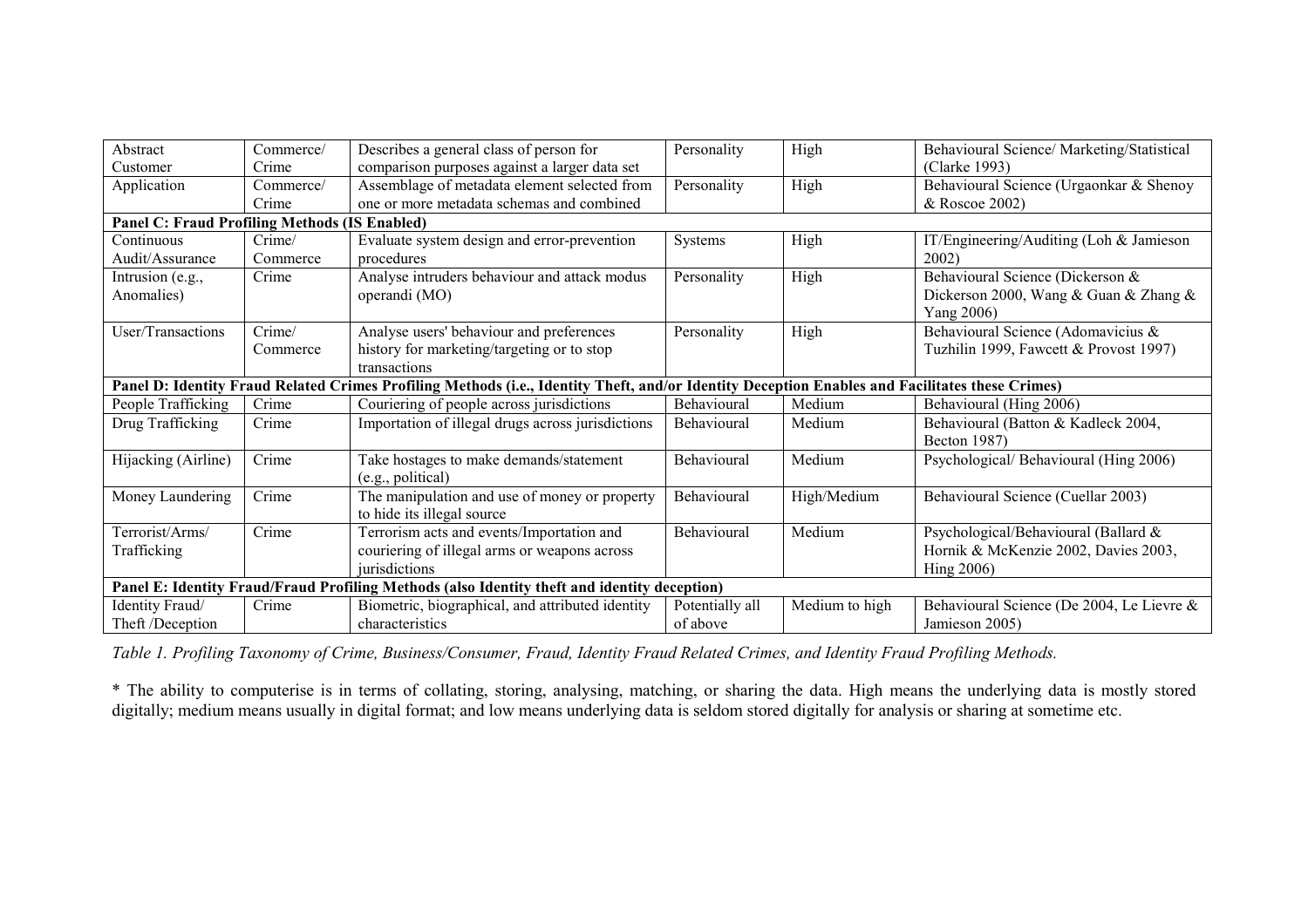"Induction and deduction are among the most pivotal theoretical and practical issues in criminal profiling, yet they are the most poorly understood. Induction involves statistical or correlational reasoning whereby the current offender is assessed by virtue of their difference or similarity to past like offenders. Deduction, on the other hand, involves in-depth analysis of the current case and involves reasoning where, if the evidence collected is accurate, then the conclusions which flow from that evidence must also be accurate" (Petherick 2006, p. 1). Inductive criminal profiling develops its profile of a suspect based on the results gathered from other crime scenes. Further, inductive criminal profiles draw on formal and informal studies of known criminals, on the experience of the profiler, and on publicly available data sources, to provide guidance. The term and concept of 'profiling' has come to have many different meanings. The Federal Bureau of Intelligence (FBI) examines physical and behavioral evidence of an offense after it has occurred and, based on that information, draw inferences about potential characteristics of the person who committed the crime. On the other hand, counterterrorism is primarily concerned with the identification and interruption of terrorist activity before an attack occurs. In summary, identity fraud profiling can benefit from elements of all profiling methods outlined in our first four categories of profiling methodologies in Panels A-D of Table 1. Specific methods and their concepts will be beneficial to identity fraud profiling due to their high computerisation and implementation within a KMS context (i.e., ability to share, match or mine data) and environment included: geographic profiling; abstract profiling; application profiling; intrusion profiling; user profiling (transactions profiling); activity profiling; and money laundering profiling.

## **4 RESEARCH METHODOLOGY**

Research questions for this study of identity fraud profiling include:

- What is identity fraud profiling?
- What profiling methods are available that could be applied to identity fraud?
- What concepts surrounding these methods are best suited to an identity fraud profiling framework?

Because direct access to identity fraud perpetrators' behaviour is often restricted, we are limited in our ability to develop empirically based theories specifically on perpetrator identity fraud profiling. Therefore we must rely more on existing general profiling techniques of crime, business/consumer, fraud, identity fraud related crimes, and interviews of industry experts of targeted organisations to understand the identity crime phenomenon for identity fraud profiling. In an effort to identify what these existing theories suggest about profiling, a literature review is conducted to identify similarities and differences among profiling methodologies relevant to further developing identity fraud profiling methods. For our selected interviews, modified grounded theory was used. Grounded theory is defined as a "general methodology for developing theory that is grounded in data systematically gathered and analysed. Theory evolves during actual research, and it does this through continuous interplay between analysis and data collection" (Strauss and Corbin 1994, p. 273). Over 26 experts from 12 different organisations (banks, retailers, national and State government agencies who are issuers and users of POI) were interviewed. Interviews were recorded, transcribed, checked, and coded using qualitative software (NVivo 2, QSR International). The majority of participant interviews were face-to-face with duration of about 90 minutes. Two out of state organisation's interviews were by teleconference. Researchers have documented a need and a plan for identity crime research (Gordon & Willox 2006, Le Lievre & Jamieson 2005). We develop our profiling classification taxonomy (Table 1) and use a cognitive mapping tool (Cmap 4.12) to construct an identity fraud profiling framework (Figure 1).

## **5 IDENTITY FRAUD PROFILING FRAMEWORK DEVELOPMENT**

Concept mapping software (Cmap 4.12) and a modified grounded theoretical approach guided the development of themes and linkages between the concepts in the identity fraud profiling model (see Figure 1). Six main themes (bolded) emerged with the support of a literature review on contemporary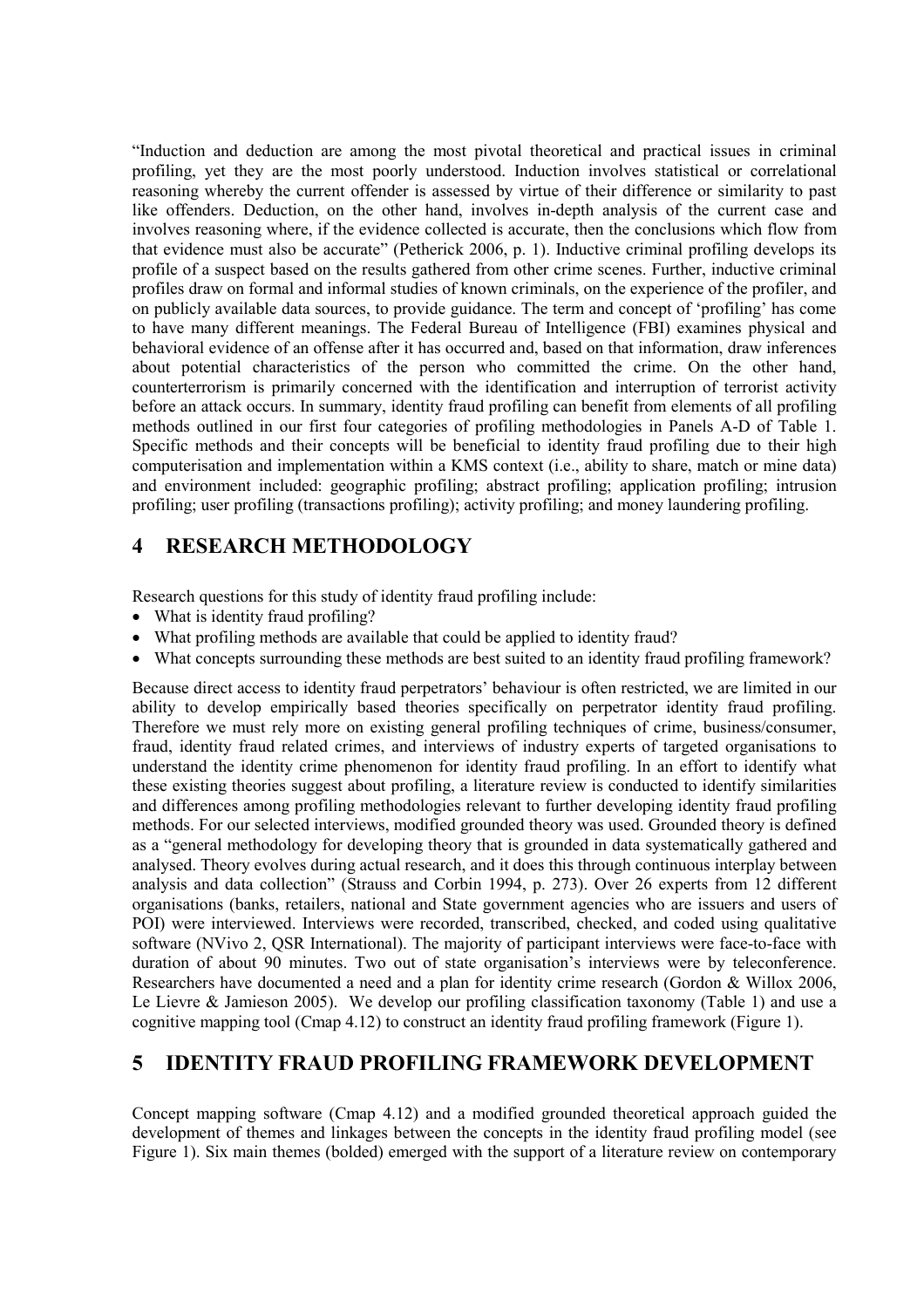profiling methods, semi-structured interviews of government agency and private sector industry experts, development of our definition for identity fraud profiling, and prior identity crime/fraud research classifying identity fraud perpetrators and their attack methodologies (Jamieson & Stephens  $\&$  Winchester 2007). We discuss the top level themes in Figure 1 in the following subsections, commencing with identity attributes and ending with identity fraud profiling methods.



*Figure 1. Framework for Developing an Identity Fraud Profiling Conceptual Model* 

#### 5.1 'Identity' Attributes

Reinforcing the reliance on identity attributes we posited in the introduction, there are three main identity attributes (biometric, attributed, and biographical) that link to proof of identity documentation in the Australian Identification System. Identity attributes linked to POI documents and personal identifying information is critical to 'attack category used on a target firm or customer victim'. This is the underlying information a perpetrator seeks, through identity theft or identity deception, to commit identity fraud acts against targets to secure money or assets. Biometric attributes are becoming more important and constitute inclusion on an expanding number of different POI documentation e.g., passports. Due to the underlying data, being based on attributes such as finger prints, face geometry, DNA or voice patterns that do not change (substantially) over an individual's life. Past reliance on attributed and biographical attributes is waning due to perpetrators ability to compromise this on POI documents more easily. In a growing number of cases perpetrators just invent identity detail (i.e., identity deception). Two interviewee (National Government Participant) examples that supported the identity attributes theme and concept links were:

*"Talking about the hundred points system, if the documents can be false, what's the point?' One area of interest will be, is it a fact that the more documents you make someone produce and of more different types in a particular name, is it more likely that they're actually real? If I've actually got an electricity bill with my home address, does that mean that it's a stronger system? Passwords and PINs do they make it stronger or not, given that we all use these things to prove our identity? Or questions where they go, 'just give us your mother's maiden name?', and I go 'it's Smith'?*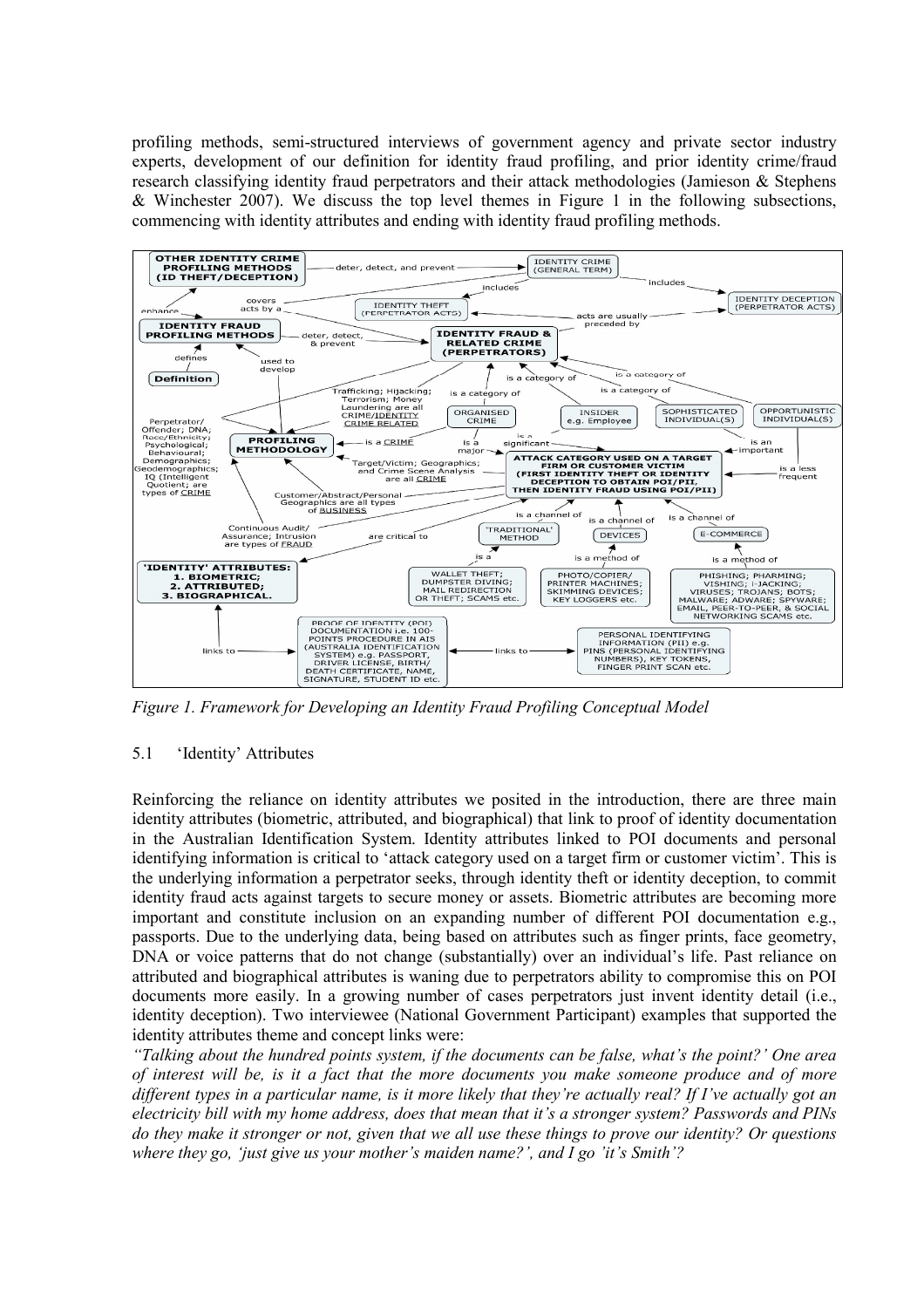*Our long term strategy is a whole of government approach ultimately to getting better integrity into our documents and having better means of validating documents. Also better methodologies on how perpetrators are getting hold of the documents? I mean in terms of strengthening the types of documents we have so that they can't be copied. And the biometrics side - what are the best ways of using biometrics? Is having a photo or thumb print on a document the best way to go?* 

#### 5.2 Perpetrator Attack Category Used on Target Firm of Customer Victims

Recent identity crime models (Jamieson & Stephens & Winchester 2007) categorise perpetrators, identify groups of methodologies in use and illustrate underlying actual methods in these groups to gain POI or PII details. In Figure 1, perpetrators categories are illustrated as concepts 'organised crime', 'insiders', 'sophisticated ' and 'opportunistic individuals'. Perpetrator channels are shown as 'traditional methods', devices', and 'e-commerce' concepts with examples for each given (Jamieson & Stephens & Winchester 2007). It is these underlying techniques implemented by perpetrators that are the key to the perpetrator gaining identity details permitting identity fraud acts to be initiated against target organisations (Jamieson & Stephens & Winchester 2007, Lockhart & Jamieson & Winchester & Sarre 2007).

#### 5.3 Identity Fraud and Related Crime Perpetrators

To the casual observer identity fraud may give the impression of a serious economic crime that targets organisations such as financial institutions, and that it is a victimless non-violent crime. The reality is that identity fraud can be a violent crime as it is an enabler of related crimes. A number of the related crimes are themselves enablers of or consequence of each other. Identity fraud related crime methods that are profiled include, money laundering, terrorism, hijacking (airline), drug trafficking, people trafficking, and arms and weapons trafficking. These profiling methods are established in theory and by empirical analysis on a similar basis to the crime profiling methodologies. We have categorised them separately because a major characteristic of these crimes is the underlying link to identity fraud through identity theft or identity deception, which acts as a premise for these perpetrators maintaining anonymity which, in turn, facilitates them to evade detection at least in the short to medium term.

An interviewee comment that reinforces the 'identity fraud and related crime perpetrators' theme and concept links is: "*Our analysts do work that finds information in the data and then we alert other agencies. A pattern may suggest, either drug trafficking or people smuggling or identity crime and it's amazing what sort of patterns are found. There are patterns that they can actually go – this looks like not just drug trafficking, this looks like heroin trafficking as opposed to something else. Once they've found that sort of pattern, then we are not an investigating agency at all, and it is referred off to, the police or other appropriate agencies"* (National Government Participant).

#### 5.4 Contemporary Profiling Methods

Currently used profiling methodologies were categorised (refer Table 1) into five distinct groups – crime, business, fraud, identity fraud related, and identity fraud methods. This taxonomy allowed for deeper understanding of the distinct profiling linkages between 'attack category used on a target firm of customer victim', 'identity fraud (perpetrator)', and 'identity fraud profiling methods' themes. Interestingly a previous identified concept 'organised crime' has its own well developed profiling literature with theory and empirical studies.

Interviewee examples that help build a case for categorised contemporaneous profiling methods:

*"…'look at all these hits'. All these people in the Australian Crime Commissions fraud register we've got records of transactions that they've made"* (National Government Participant).

"*Recently the police came to us and said … well they think it could have been an outer state number plate at one stage and they asked us to do the scan of our database. And we gave them information*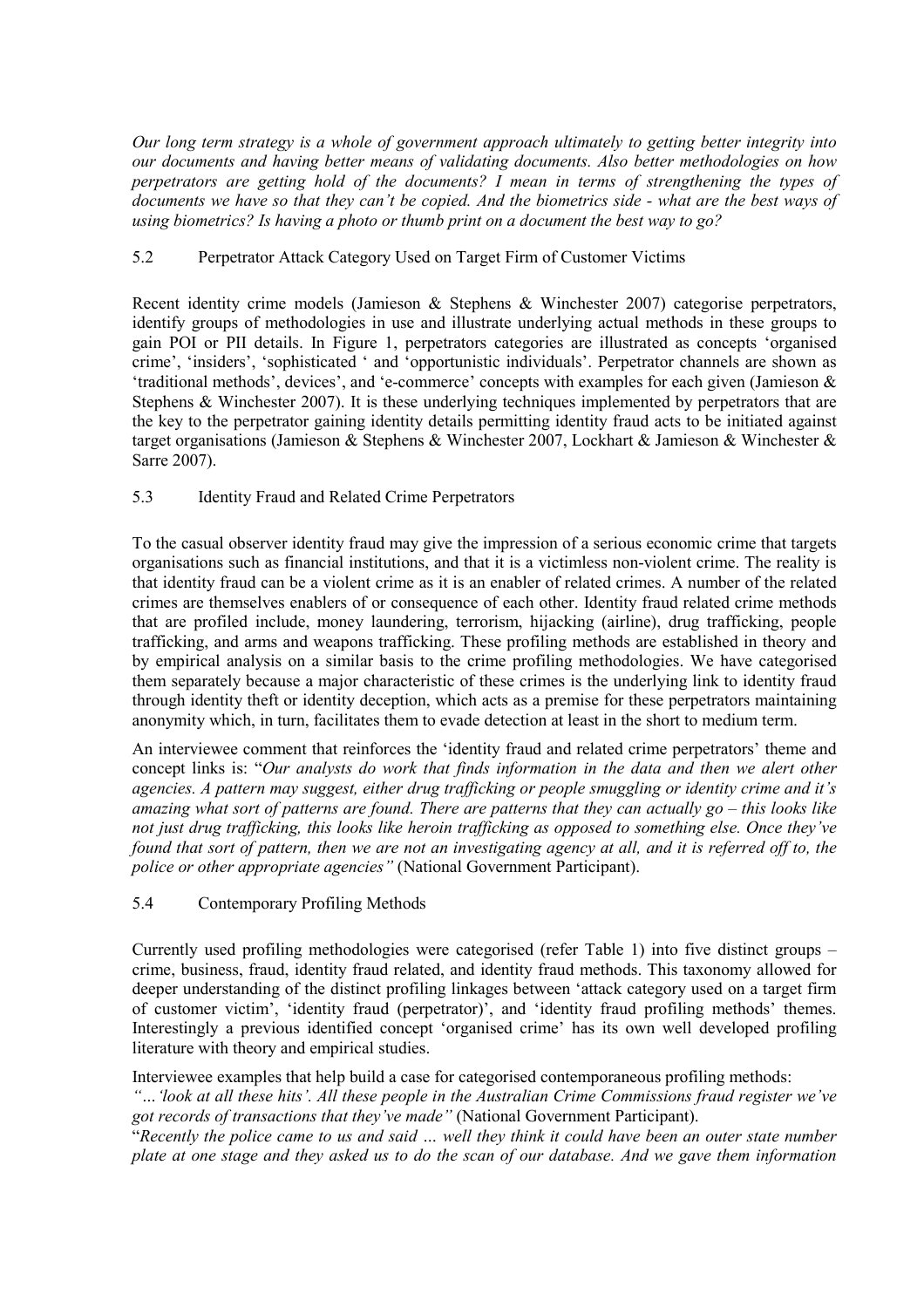*back that met that profile. On another occasion they actually caught the offenders and charged them. We are establishing trust for assistance both ways"* (State Government Participant).

#### 5.5 Identity Fraud Profiling Methods

Interviewees monitored their businesses transactions, products, channels, employees, internal and perimeter systems and procedures in a variety of ways. These included: using third parties to acquire data to match and verify identities, off the shelf and proprietary user monitoring and authentication systems (CCTV and software), data matching, data mining, formal and informal information sharing about attacks of known perpetrators, rigorous agent (employee etc.) screening, and audits.

This paper makes the following additional contributions to identity fraud profiling methodology as a foundation for more empirical research and in developing tools and systems solutions to deter, detect and prevent identity crime/fraud. First, we provide a definition for identity fraud profiling that gives scope for developing our conceptual model, future empirics, and solutions. Second, we highlight the important links between identity attributes, POI, PII and their related critical importance to the perpetrator attack category through three previously identified channels and their underlying methods (Jamieson & Stephens & Winchester 2007). The examples of the underlying attack methods give clues of how perpetrators obtain POI/PII details and their subsequent use in identity fraud acts that need to be profiled. Third, a profiling taxonomy is used to categorise techniques where components are applicable to identity fraud profiling and we show how these links relate to the identity fraud perpetrator theme (and concept, e.g., organised crime), targeted firm and customer victims. Fourth, practitioners and our industry experts use a vast array of methods to deter, detect, and prevent perpetrators. They seek to corroborate in the background, who they are undertaking business with by validating details such as, name, address, age, mothers' maiden name, unique identifiers (alpha and numerical) on identity, passport, social security, tax, welfare, medical, licences, and student documents or cards. Most of these documents or cards are easily replicated based on real or invented individuals by perpetrators as they relied on attributed or biographical attributes and less on biometrics. Where biometrics are used, such as, signature on a cheque, photo in a passport or license, perpetrators were also able to forge or replace these biometrics by-passing those controls. Finally, to successfully profile identity fraud and related perpetrators, targeted entities need to take into account all themes and concepts shown in the cognitive framework (see Figure 1). Exact profiling is possible, but will probably need to be biometric attribute based.

## **6 IMPLICATIONS AND LIMITATIONS**

Profiling is a broad discipline and we have categorised profiling into five main areas to facilitate our framework focusing on the identity fraud profiling research aim. This approach is to be crystallised through developing and implementing identity fraud profiling systems (techniques and tools) and strategies as part of a suite of deterrence, detection and prevention measures aimed at combating identity fraud. Moreover, appropriate legislation needs to be in place for law enforcement to be able to bring perpetrators to justice for identity crimes. Limitations to studying identity fraud profiling include IS privacy and security issues in obtaining access to perpetrators and their data for analysis purposes.

## **7 CONCLUSIONS**

The majority of the general crime and business/customer based profiling methodologies have procedures, techniques, information collection, collation, storing, and analysis techniques applicable to developing identity fraud profiling models (systems and tools). This is especially true in an IS environment where there is the ability to computerise (digitise) data for profiling the underlying information. This is important because currently, identity fraud perpetrators are targeting financial institutions or other business sectors (e.g. government agencies, retailers, utility organisations) and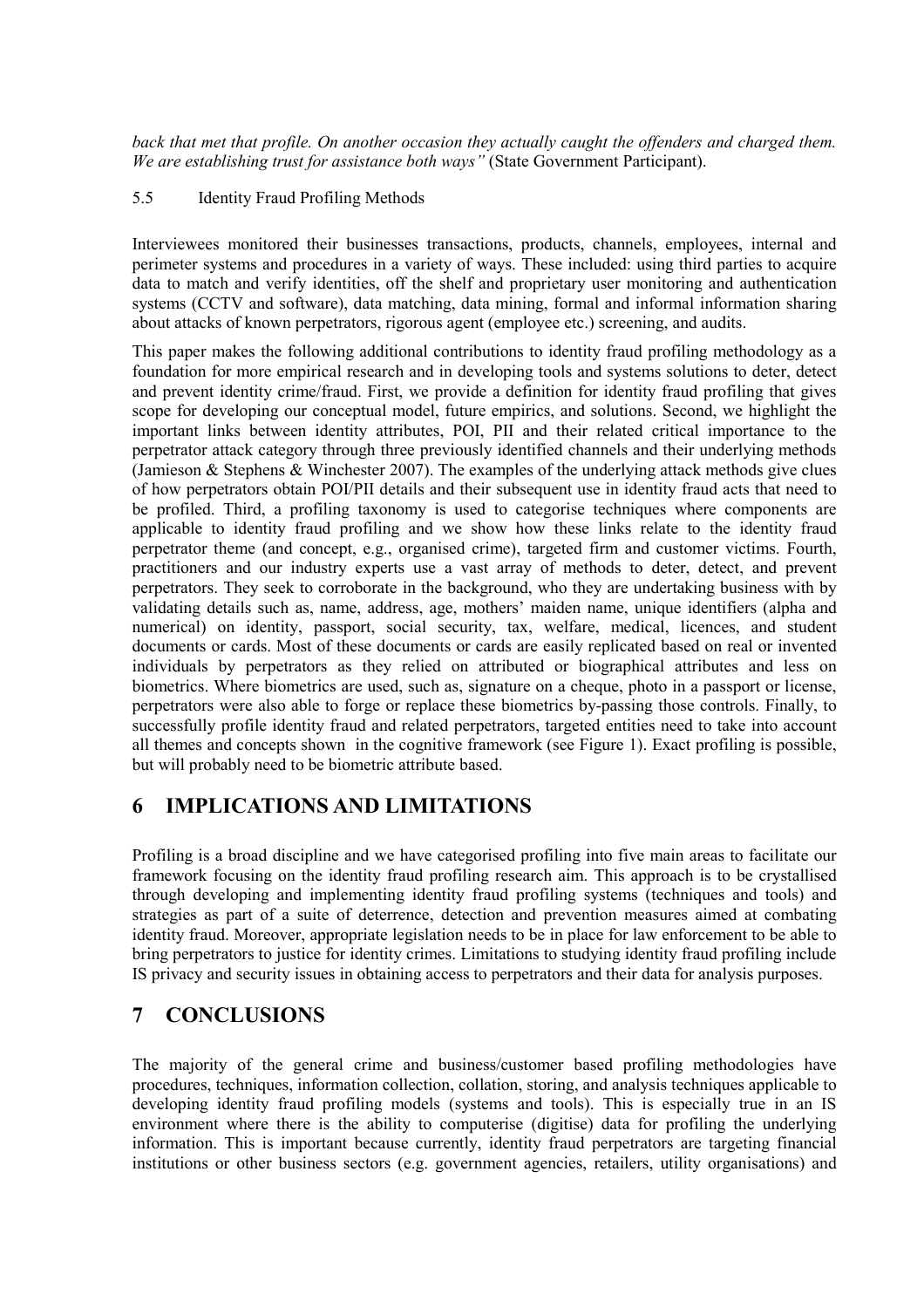online financial facilities to misappropriate funds, goods, or avoid payments or losses. Therefore the ability to mitigate these acts in real-time in an IS environment (face-to-face or customer-not-present situations) is critical. The discussion posits larger budgets for IS system upgrades, innovations and methods like, profiling as a solution to mitigate identity fraud e.g., at airports entry points. Integrating relevant techniques of the above profiling methodologies into an identity fraud profiling model should reduce the quantity of identity fraud perpetrator events and permit healthy continuation of business in legitimate organisations uninterrupted by identity crime attempts or acts.

Key barriers to the use of profiling by organisations, (especially small or micro-organisations) include, high setup and ongoing costs, the largely unquantifiable benefits of profiling identity fraud and related perpetrators, the perceived adequacy of current techniques (and their updating versions), a lack in strength of key identifying characteristics entering models (statistical errors e.g., high false positives), and the varied nature of organisational systems development (legacy issues) and ongoing legal and privacy ramifications. Biometric capture of 'identity' attributes in POI and PII should lead to exact identity profiling outcomes and reduction in identity fraud and related crimes. The contribution of this paper is our identity fraud profile definition, our classification scheme of the five profiling categories developed through our analysis of the profiling literature, and the mapping of these themes and concepts with prior identity crime models. The result is an identity fraud profiling model incorporating all these themes, concepts, and linkages. Our future research agenda includes the introduction of identity fraud and related crime profiling solutions, using methods, such as, computational immunology, for application in IS environments for use in targeted sector organisations.

### References

- Adomavicius, G., and Tuzhilin, A. (1999). User Profiling in Personalisation Applications Through Rule Discovery and Validation. ACM, 377-381.
- Aitken, C. (1995). Statistics and Evaluation of Evidence for Forensic Scientists. John Wiley & Sons, England.
- Australasian Centre for Policing Research. (2006). Standardisation of definitions of identity crime terms: A step towards consistency. Commonwealth of Australia, (March:145.3), 1-19.
- Ballard, D., Hornik, J., and McKenzie, D. (2002). Technological Facilitation of Terrorism: Definitional, Legal, and Policy Issues. American Behavioural Scientist (45:6), February, 989-1016.
- Batton, C., and Kadleck, C. (2004). Theoretical and Methodological Issues in Racial Profiling Research. Police Quarterly (7:1), March, 30-64.
- Becton, C. (1987). The Drug Courier Profile: All Seems Infected that th' Infected Spy, as All Looks Yellow to the Jaundic'd Eye. North Carolina Law Review (65:3), March, 417-480.
- Canter, D. (2003). Mapping Murder: The Secrets of Geographical Profiling. Virgin Books, London.
- Casey, E. (2000). Criminal Profiling, Computers, and the Internet. Journal of Behavioural Profiling (1:2), May, 1-8.
- Clarke R. (1993). Profiling: A Hidden Challenge to the Regulation of Data Surveillance. Journal of Law and Information Science (4:2), December, 1-12.
- Cook, P., and Hinman, D. (1999). Criminal Profiling: Science and Art. Journal of Contemporary Criminal Justice (15:3), August, 230-241.
- Cuellar, M. (2003). The Tenuous Relationship Between the Fight Against Money Laundering and the Disruption of Criminal Finance. Journal of Criminal Law & Criminology, (93:2/3), 311-465.
- Davis, J. (1999). Criminal Personality Profiling and Crime Scene Assessment A Contemporary Investigative Tool to Assist Law Enforcement Public Safety. Journal of Contemporary Criminal Justice, (15:3), August, 291-301.
- Davies, S. (2003). Profiling Terror. Ohio State Journal of Criminal Law, (1), 45-101.
- De, K. (2004). The Role of Profiling in the Detection and Prevention of Identity Fraud. Unpublished Dissertation. University of New South Wales.
- Dickerson, J., and Dickerson, J. A. (2000). Fuzzy Network Profiling for Intrusion Detection. Electrical and Computer Engineering Department Iowa State University, 1-6.